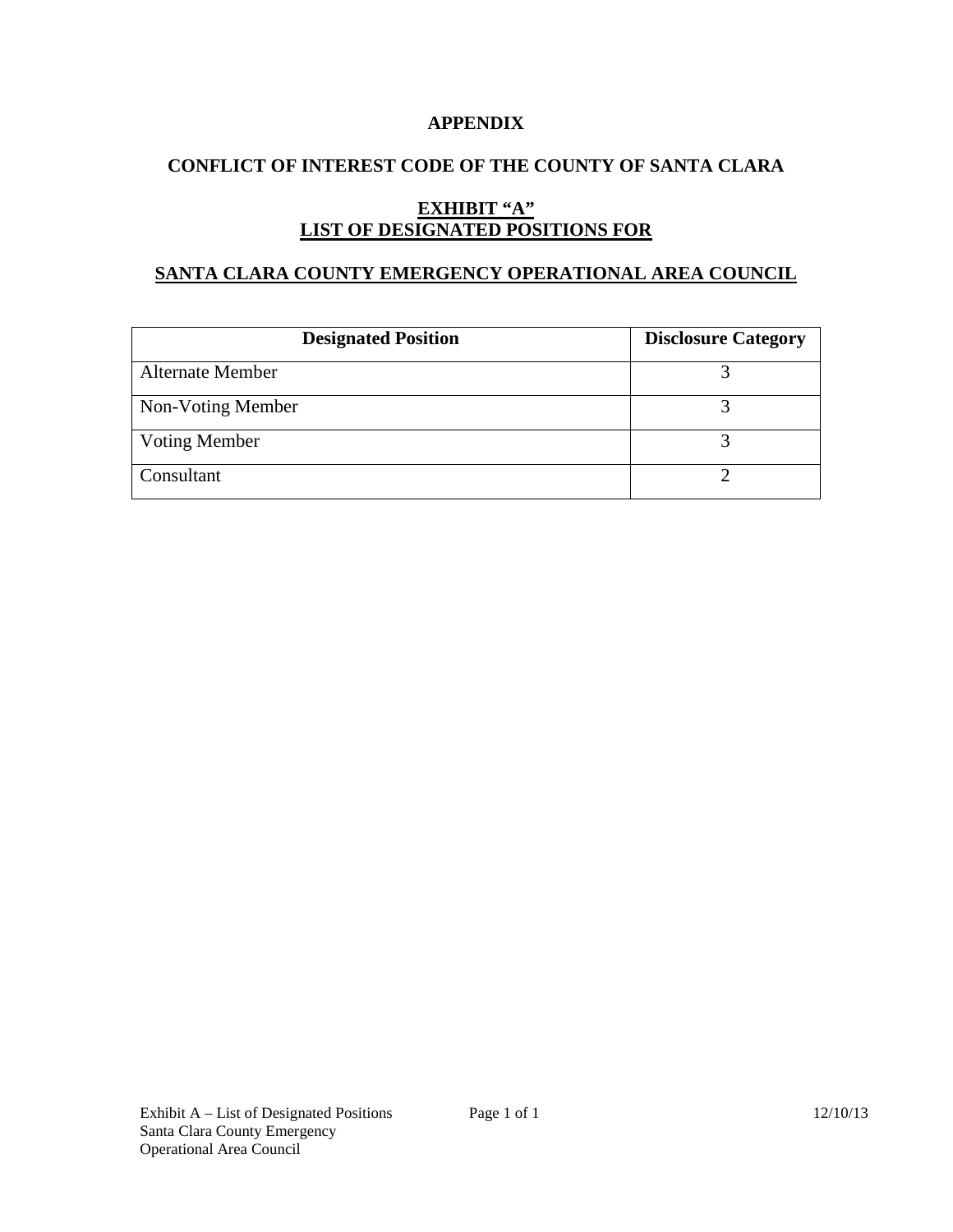#### **APPENDIX**

### **CONFLICT OF INTEREST CODE OF THE COUNTY OF SANTA CLARA**

# **EXHIBIT "B" DISCLOSURE CATEGORIES FOR**

# **SANTA CLARA COUNTY EMERGENCY OPERATIONAL AREA COUNCIL**

Pursuant to the County of Santa Clara's Conflict of Interest Code, Disclosure Categories 1 and 2 shall read as follows for all Code Agencies.

**Disclosure Category 1:** Persons in this category shall disclose:

(1) all investments in, business positions in, and income (including gifts, loans and travel payments) from:

(a) all sources that provide, plan to provide, or have provided in the last two years, facilities, goods, software, hardware, or related technology, equipment, vehicles, machinery or services, including training or consulting services, to the County;

(b) all sources that are subject to the regulatory, monitoring, investigatory, enforcement, valuation, certification, permit or licensing authority of, or have an application for a license, permit or certificate pending before, the County;

(c) all sources that receive, are planning to apply to receive, or have received in the last two years, grants or other monies from or through the County; and sources that receive referrals to provide assessments and/or treatments that are required or recommended by the County; and

(2) all interests in real property in the County of Santa Clara located entirely or partly within the County, or within two miles of County boundaries, or of any land owned or used by the County.

**Disclosure Category 2:** Each Consultant shall disclose: (1) all investments in, business positions in, and income (including gifts, loans and travel payments) from: (a) all sources that provide, plan to provide, or have provided in the last two years, facilities, goods, software, hardware, or related technology, equipment, vehicles, machinery or services, including training or consulting services, to the County; (b) all sources that are subject to the regulatory, monitoring, investigatory, enforcement, valuation, certification, permit or licensing authority of, or have an application for a license, permit or certificate pending before, the County; (c) all sources that receive, are planning to apply to receive, or have received in the last two years, grants or other monies from or through the County; and